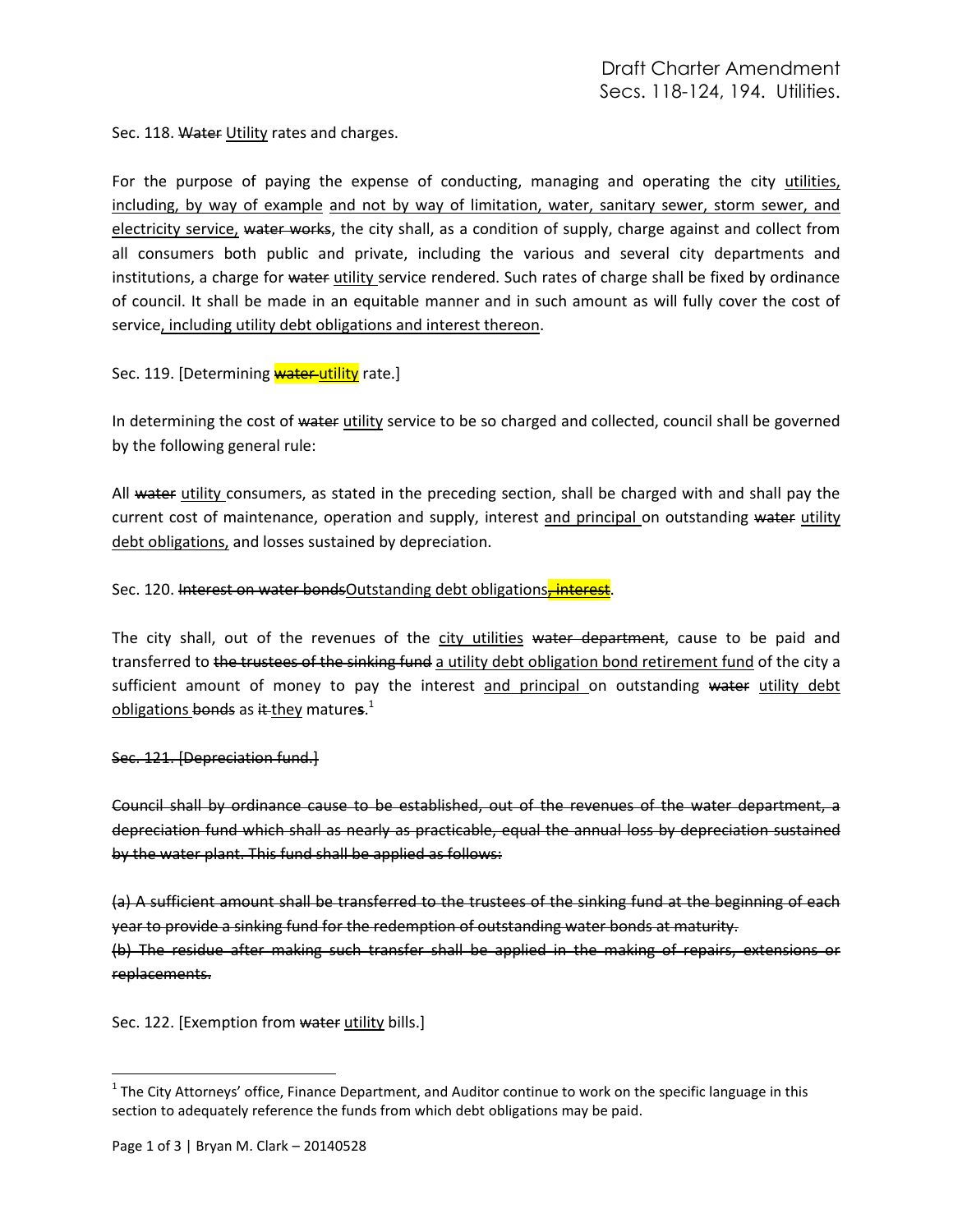## Draft Charter Amendment Secs. 118-124, 194. Utilities.

Council may by ordinance or resolution relieve from the payment of bills, or any portion thereof, for water utility service, any hospital, asylum or other charitable institution devoted the relief of the poor, the aged, the infirm or destitute persons or orphan children, but such relief shall only be granted to notfor-profit institutions that support disadvantaged persons, which institutions are within the city's limits, and which are not maintained by general taxation. , and on the further condition that the The bills from which said parties are relieved are shall be promptly paid to the water department out of the general revenue fund of the city to the department providing the utility.

Sec. 123. Cash deposits on water Utility rules and regulations.

In conducting, managing and operating the city utilities, the administration of the affairs of the water department the city shall prescribe such rules and regulations as the just interests of the city and water utility consumers may demand.<sup>2</sup> The city may also require from a consumer a cash deposit or other form of security deemed necessary to protect the city against loss by reason of non-payment of bills or other breach of contract. Cash deposit so received by the city shall be deemed as money held in trust to be returned to the depositors with interest at the rate of four per centum per annum at the termination of the contract and after there has been full compliance with its terms Council shall by ordinance or resolution transfer said deposits to the trustees of the sinking fund to be held in trust for the water department, but subject at all times to draft of the city to meet adjustments with the depositors. The trustees of the sinking fund shall invest the money so transferred as other funds under their control are invested, and the net gains resulting from the investment shall annually be placed to the credit of the said trust account.

Sec. 124. Rates and charges for service furnished by municipally owned utilities.

The general rules prescribed in sections 120, 121, 122, 123 and 124, governing the sale and disposition of utilities of water, shall apply as far as practicable in the sale and disposition of the service of all other public utility plants owned and operated by the city, except that as to any such service furnished in competition with a privately owned plant, the rate shall be such as in the opinion of council tends best to develop and increase the business, to increase the load factor and to promote in other ways the general success of such utilities.

## Sec. 194. Reports to city by grantee Franchise terms, reports.

No ordinance making such grant, renewal or extension shall be valid unless it shall expressly provide therein, that the grantee shall make to the city at prescribed semi-annual periods, a statement of the assets, liabilities, receipts and disbursements of the public utility operating such grant, renewal or extension. Said statement shall be in detail adequate for determining the cost of the service rendered, and shall be signed and sworn to by the grantee or its proper officer or officers. Said ordinance shall also

 $\overline{\phantom{a}}$  $^{2}$  This recommendation may change based on the draft language for sinking fund.